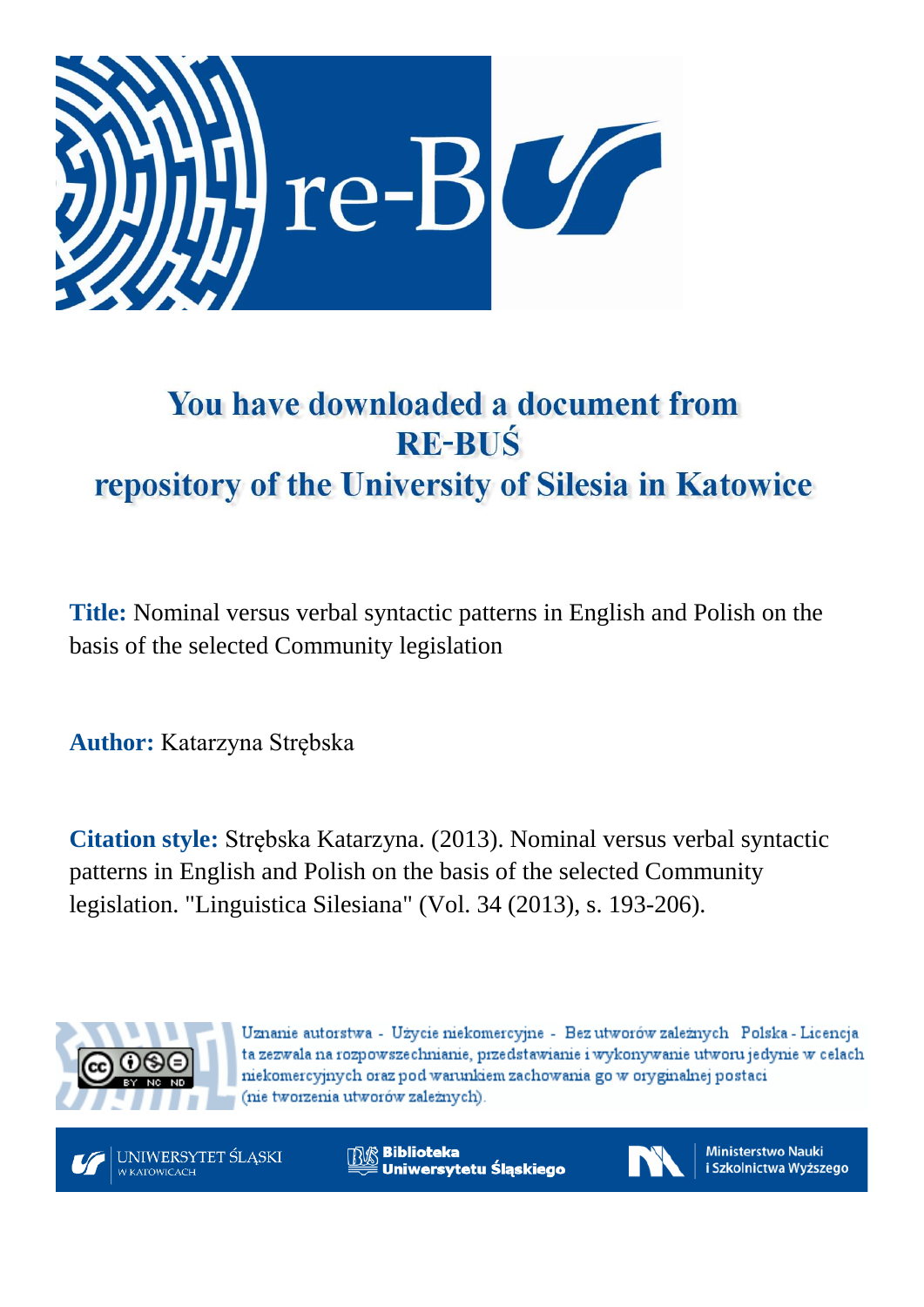#### KATARZYNA STRĘBSKA University of Silesia

# NOMINAL VERSUS VERBAL SYNTACTIC PATTERNS IN ENGLISH AND POLISH ON THE BASIS OF THE SELECTED COMMUNITY LEGISLATION

The present study intends to examine the use of the nominal and verbal syntactic patterns in a corpus of 20 different instruments in the English and Polish version of the Community legislation. The issues discussed cover: the frequency of passive- and other syntactic patterns- occurrence in English and Polish as well as an attempt to establish certain rules that would account for the differences in the results obtained in the course of the analysis. The hypothesis underlying the present investigations is that Polish language is more nominal in nature. Since legal language favors the use of 'subjectless' sentences the subject of the sentence is rarely mentioned. However, in Polish it is sometimes unnatural to employ repetitive passive constructions, especially in literary written discourse which seeks syntactic variety and dynamism. Whether this reluctance towards passive also applies to legal discourse as exemplified in the Community legislation is a question to be resolved. We shall see whether techniques such as nominalizations or the active voice are favored more than the passives.

# **1. Language of the European Union or 'Eurospeak' and its gradual domestication – some introductory remarks**

It cannot be denied that language of the European Union differs in many aspects from language of "home" legislation and domestically applicable instruments.

It is generally assumed that on the level of vocabulary, languages behave in a more dynamic way when it comes to adaptation to changing social and political circumstances than is the case with syntax and grammar. The reception of newly coined terms and expressions sometimes takes places *ad hoc,* not as a result of constructive debate among grammarians and language purists who are rather reluctant towards the 'bottom- up' model of linguistics. In the context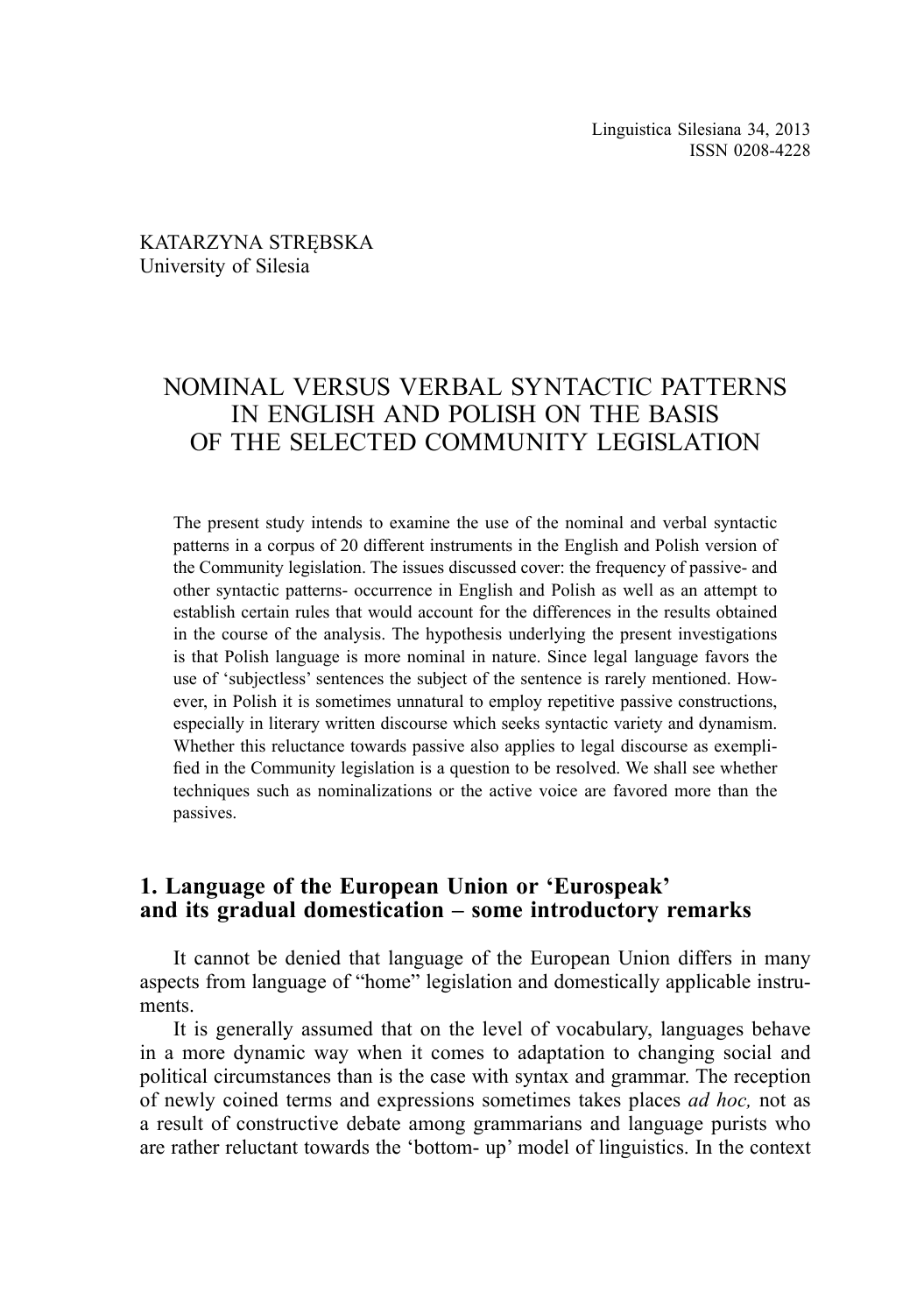of the enlargement of the European Union this indeed seems to be the case, i.e. a number of neologisms, borrowings and naturalizations have already penetrated languages of the Member States (e.g. *cohesion, subsidiarity*). Moreover, morphological processes with which new terms are created in one language begin to be employed in other languages affected by "europeization" (e.g. "additionality" which is translated into Polish as *dodatkowość*) (Śmiałek 2006: Katowice). Although, the process of unifying and standardizing the national laws of EU Member States has met with considerable resistance (997: 267), it cannot be denied that common terms and expressions already operate on the supranational level.

Syntax and grammar, however, are more constant. Therefore, it would be difficult to analyze language of the European Union (i.e. its grammar and syntax) in the context of the so called Euro-speak or Euro-language. Changes on the level of grammar and syntax are not so easily embraced as e.g. on the level of lexis. Grammar retains its character despite developing international relations and consequent "leakages" between the languages.

The present paper aims to compare the use of the passive voice in a corpus of 20 different legislative instruments in English and Polish and consequently, demonstrate that Polish language remains, to a large extent, less passivized which is to be expected from a language more nominal in character. Indeed, where English relies exclusively on the use of passives, Polish avails itself of other verbal structures due to the existence of the impersonals providing a wide variety of alternative syntactic constructions.

With respect to the current state of research, the intention underlying the present investigation would be to pave the way for further disputes among linguists in the area of European Union legislation.

#### **2. The case of syntax in Polish and English written discourses**

Prescriptive texts in Polish scientific discourse seem to display a greater variety with respect to grammar in comparison to which English language seems more uniform in nature.

When it comes to Polish written discourse, it tends to rather avoid but *passivizations* due to the existence of impersonal constructions which provide a variety of alternative syntactic constructions (Fisiak, Lipińska-Grzegorek, Zabrocki 1978: 9).

On the other hand, English language operates with not so many available grammatical patterns which makes it more uniform and repetitive. This uniformity is all the more prominent with respect to English legal texts where the structure of the provisions is fixed and regulated by the legislative procedures imposed from above. Although in writing, the structure of Polish syntax cannot be so unceremoniously violated, it still operates with a richer set of available syntactic structures, especially in the literary discourse.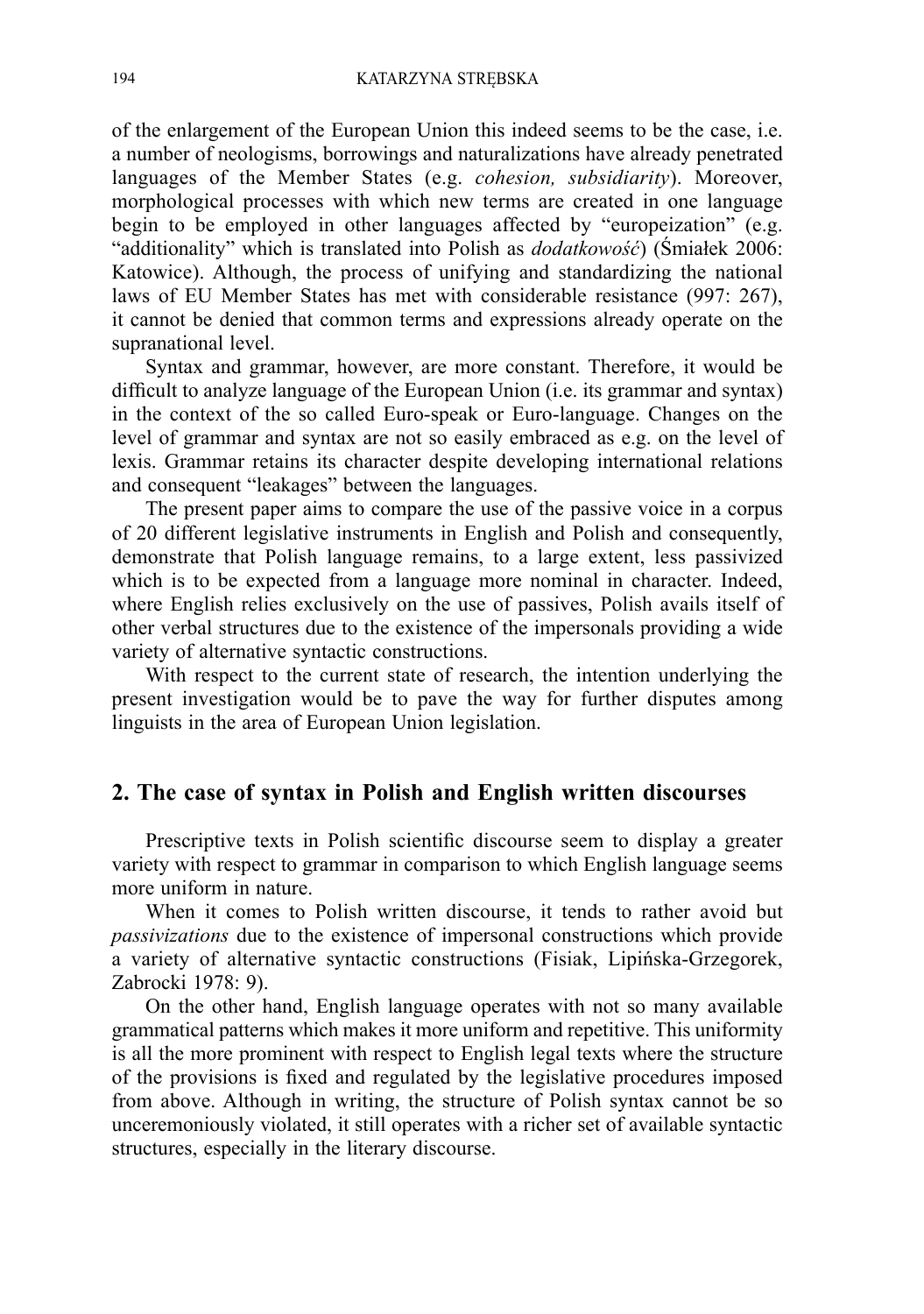The grammatical incompatibility of both languages becomes even more conspicuous if we take into consideration different legal systems. Polish legal style is historically embedded in the continental tradition of law codification which makes it distinct from the English legal system where case law and the judicial precedent have shaped the law enforcement as well as the discourse used by the law-making bodies.

Thus, both English and Polish have their own idiosyncratic properties which to some extent also affect their legal registers.

# **3. Legal language- its status, characteristics and the current state of research**

As far as legal register is concerned, it is governed by certain internal rules which determine not only the meaning, i.e. the semantics of particular terminological units but also the order of constituents in a sentence which sometimes differs from general rules of the grammar of a given language. Various studies, which have already been dedicated to this problem (e.g. by M. Zieliński, T. Gizbert-Studnicki, J. Pieńkos) seem to confirm that this is indeed the case. T. Gizbert- Studnicki states that apart from dissimilarities on the lexical and semantic level, there is also a difference in the way the whole sequences of speech are arranged (Malinowski 2006: 23).

As regards nomenlacture and definitions, the aim of the legislator is first and foremost to account for the multiplicity of meanings which may lead to confusion. Such situations occur quite often, especially when it comes to polysemic words or words with unspecified scope (some general notions which escape unequivocal interpretation, e.g. "rażąca obraza czci", "nagłe niebezpieczeństwo dla zdrowia" etc.) (Malinowski 2006: 145).

In order to account for such cases, specialists have established a set of rules which aim to make legal norms and provisions more transparent. For a linguist, the most important ones would include the structure of the smallest editorial unit- the legal provision as well as criteria for establishing legal definitions.

As far as the structure of the legal provision is concerned, it is defined as "a statement containing the directive of a public authority ordering its addressees to behave under specific circumstances in a way that is specified in it" (Jabłońska-Bonca 2004: 60-61). The necessary components of each legal provision are therefore: the addressee, the definition of the circumstances, the occurrence of which results in the duty of specific conduct that the addressee must apply or from which he must refrain. Moreover, all these provisions must be arranged in a way that will reflect legal reasoning "developed, consolidated and recognised as binding by the legal doctrine and practice, i.e. in accordance with the rules of interpretation of the law and legal inference (Jabłońska- Bonca, ibid.: 61).

As for legal definitions, there are certain directives the adherence to which guarantees transparency and communicativeness of legal language. In order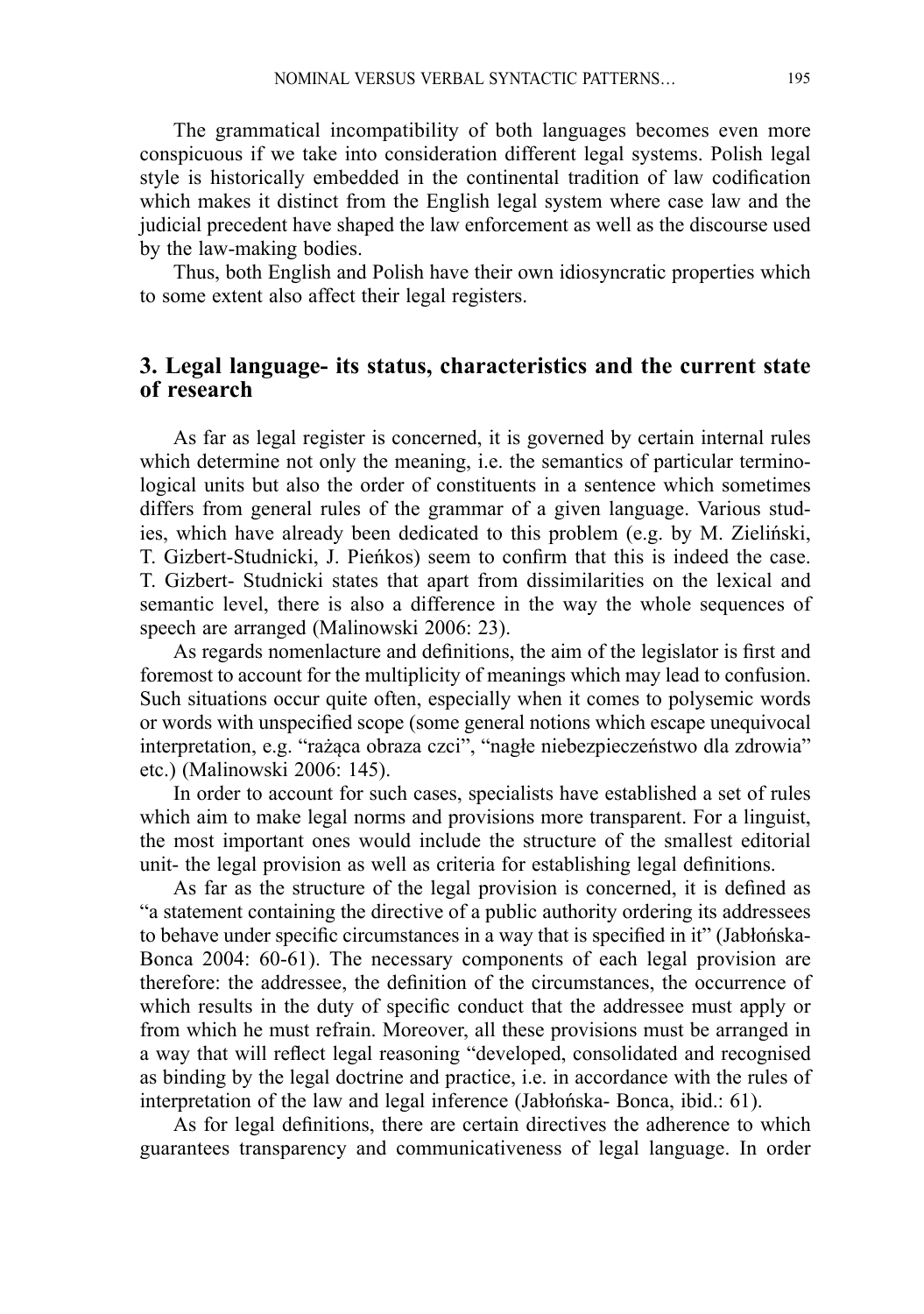to properly understand the form and the function of definition in general, one should gain insight into how the definition is built. The first part, the so called "definiendum", is the word which we intend to define. The second part, or the definiens, is the part in which the term is explained (Widła, Zienkiewicz 2005: 45-46).

The most common mistakes which occur in the course of the law-making processes are as follows: "idem per idem" mistake which involves the use of the same referent in the definiens as was used in the first part of the definition as in: a necessary defence is a defence which is necessary (Widła, Zienkiewicz, ibid.: 42). The second type of possible error includes defining an unknown term through the unknown also referred to as "ignotum per ignotum". As in the first example, it may lead to obscuring the meaning instead of clarifying the notion. The term "unknown" is however, relative itself since it all depends on the type of "audience" the definition is intended to reach. There is, however, a certain level of naturalness which should be maintained in each definition. Therefore, defining a plant or a tree species by giving its Latin equivalent would not, for a standard audience constitute a good definition. The scope of the "definiens" should also correspond as closely as possible to the word being defined. Therefore, it should not be too broad nor too narrow. If we were to define "lawyer" as "the person who exercises the profession of a judge, an advocate, a public prosecutor or a notary public" we would not "exhaust" the whole scope of the term being defined. Such a fallible reasoning is referred to as an error of inadequacy (Widła, Zienkiewicz, ibid.: 43).

The main feature which seems to prevail in most works dedicated to the analysis of legal language is its syntactic complexity. This usually involves the use of lengthy sentences which would not otherwise be encountered in any language registers considered formal. Another frequently quoted quality also contributing to syntactic "lengthiness" of the texts of law is a great density and accumulation of specialist terms such as Latinisms i.e. the archaic vocabulary as well as phraseology and collocations. The overall tendency is towards using complex sentence structures, multiple subordination as well as to postpone the main verb until very late in the sentence. Another frequently quoted feature with respect to legal register is abundant use of the passive voice and nominal constructions.

As a result, legal register is very often accused of obscuring the meaning through resorting to terms and structures which are not comprehensible to an average Community citizen. The latter has been taken to constitute the main charge of the supporters of the so called Plain Language Campaign aspiring to render legal language more accessible to laypersons. Language of European Union documents has itself been identified as a specific jargon which makes use of various terms and concepts not to be encountered at a national level. In such cases the use of "incomprehensible" and inaccessible terminology may be excused.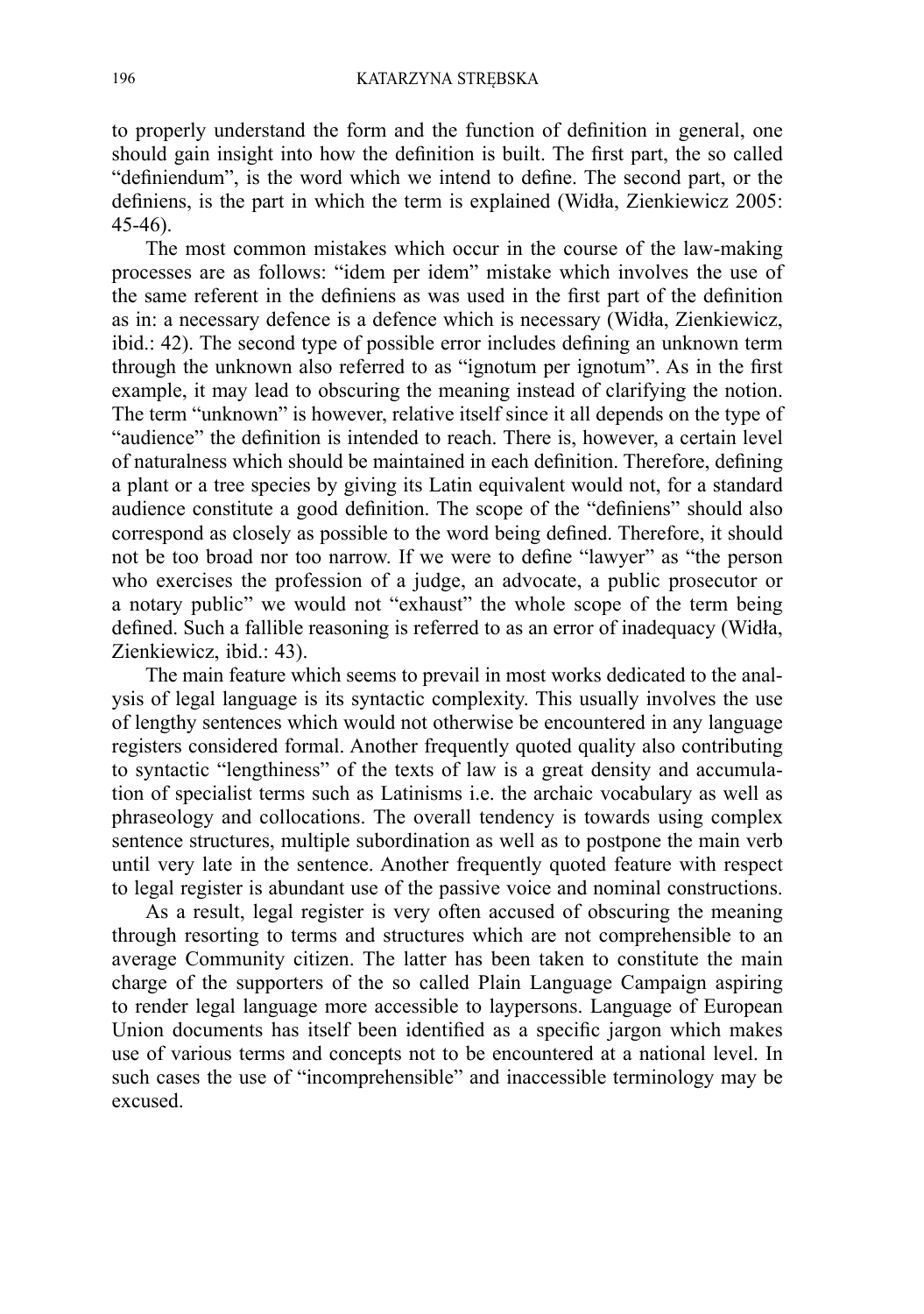# **4. Nominal and synthetic character of the Polish legal language versus verbal and analytic character of the English legal language**

Polish legal language has already been very thoroughly investigated and a number of studies have been dedicated to cover the problem of the differences between the conventional use of ethnical language and its legal variety. The notion "Polish legal language" itself is generally attributed to Polish theoretician Bronisław Wróblewski who is also credited with distinguishing between language of legal acts and language which pertains to legal acts, describes and interprets it (Malinowski 2006: 17).

Polish legal language has so far received some attention from both linguists and logicians who have investigated its specificity against the background of the "common" language. The differences between the two lie in the nomenclature as well as in the structure of the sentences which also display some characteristic features.

According to "The Dictionary of Linguistics and Phonetics", nominalization is "the process of forming a noun from some other word-class or (in classical transformational grammar especially) the derivation of a noun phrase from an underlying clause" (Crystal 1992: 260). The example below shows how nominalization works:

*1a. In the event of default in the payment of this obligation… 1b. If you don't pay what you owe… (source: Klink 1992: 267).*

Further examples are provided by Stanisław Roszkowski:

2a. make such provision for the payment 2b. provide for the payment *(source: Tomaszczyk 1999: 9)*

As Bhatia observes, "legislative sentences are more nominal in character than the ones generally encountered in ordinary everyday usage" (Bhatia 1993: 107).

It cannot be argued that Polish language is more "nominal" in character which might generally be attributed to its synthetic character.

Although, Polish legal discourse wins out in terms of nominalizations, it is also to be remarked that English subjects and nominal phrases in general are also complex. As Crystal and Davy point out "the long complicated nominals that result are noticeable by contrast with the verbal groups, which are relatively few, and selected from a restricted set of possibilities" (Crystal & Davy 1969: 205). The fact that noun phrases often turn into lengthy interminable strings or series of enumerations is a consequence of subject postmodifications which are more frequent than premodifications. To the postmodifications most often encountered we shall include a preposition with a nominal group (e.g.: *the nature*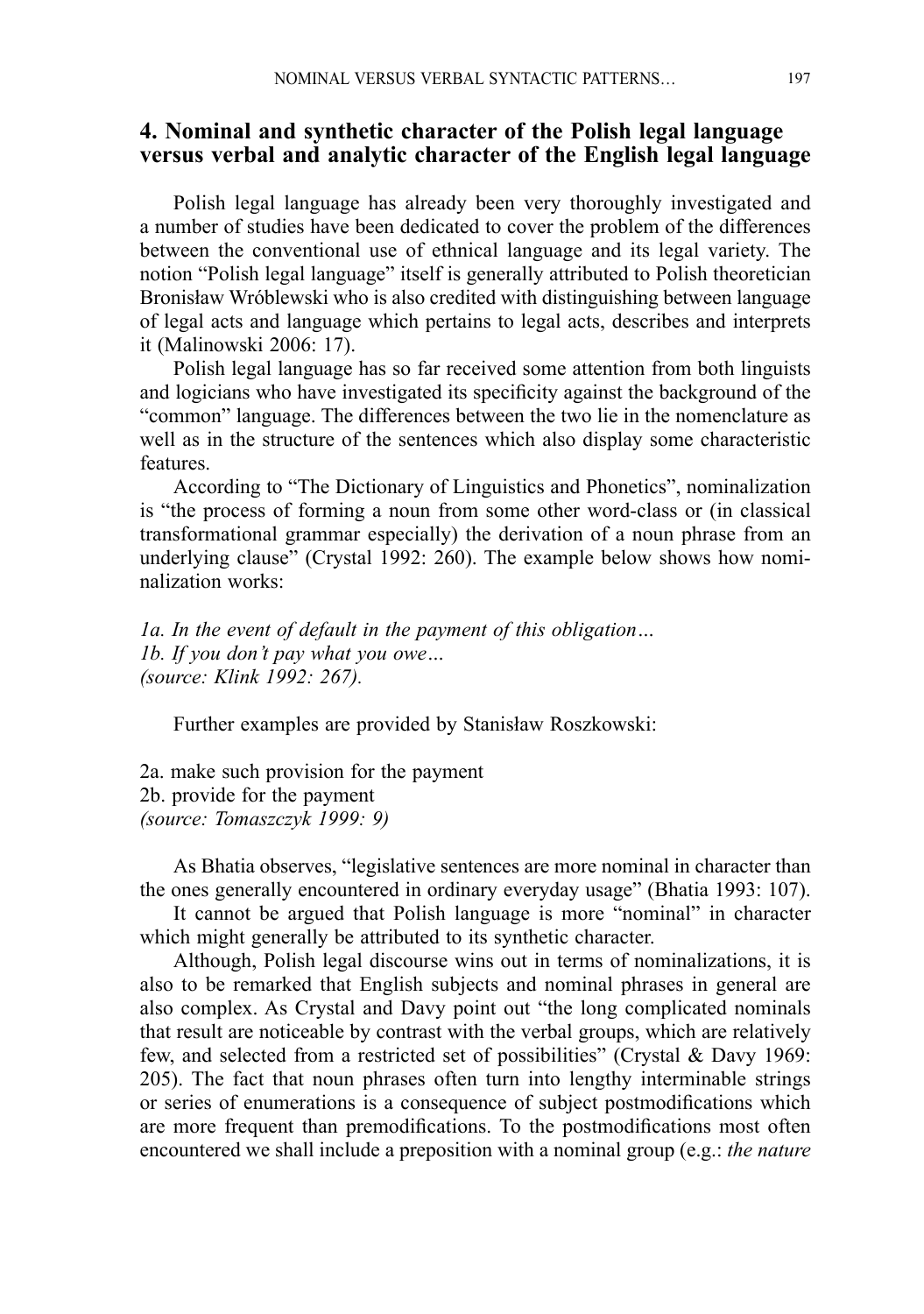*of the measure*) and a non-finite clause, e.g. *food additives authorised for use in foodstuffs intended for human consumption*).

Nevertheless, as we shall later see in the study, Polish language avails itself of nominalizations where English employs a repetitive string of passive constructions.

The above difference can be attributed to the fact that the two languages in question belong to two different categories, English being more strict as far as syntactic rules are concerned. This phenomenon is a result of lack of an inflection paradigm. Consequently, English must, in most cases, rely on the word order to convey the meaning of a sentence. Whereas English language belongs to analytic languages, Polish uses inflection in order to change the word form as part of the paradigm shift, be it declension or conjugation, which determines its synthetic character.

Whereas it is common for English to employ more lexemes in general to communicate a certain message as part of legal discourse, it is also true that it tends to be more compact and succinct when it comes to syntax. It operates with but a few patterns being in general more economical whereas Polish generally shows greater flexibility which results in various patterns and grammatical constructions being employed throughout the discourse. Consequently, it is English, in the long run, which seems to be more uniform as far as sentence patterns are concerned.

Therefore, we may assume that an accidental string of English sentences would be far more repetitive than a string of Polish sentences and that in English certain sentence patterns seem to occur more regularly. A closer look at the passive voice as employed in both languages allows to discern this feature more clearly. Whereas in Polish, repetitions generally defy stylistic correctness, in English the issue seems to be considered far more leniently:

*(3a.) Where a feed which has been identified as not satisfying the feed safety requirement is part of a batch, lot or consignment of feed of the same class or description, it shall be presumed that all of the feed in that batch, lot or consignment is so affected, unless following a detailed assessment there is no evidence that the rest of the batch, lot or consignment fails to satisfy the feed safety requirement (GPRFL).*

(3b.) *Jeżeli pasza, co do której stwierdzono, iż nie spełnia wymogów bezpieczeństwa w zakresie pasz, stanowi część partii, transzy lub dostawy paszy należącej do tej samej klasy lub kategorii, należy założyć, że cała pasza w tej partii, transzy lub dostawie jest* również *niebezpieczna, chyba że po dokonaniu szczegółowej oceny brak jest dowodów, iż reszta partii, transzy lub dostawy nie spełnia wymogów w zakresie bezpieczeństwa pasz (OZWPŻ).*

As can be seen, where an English sentence tolerates three similar grammatical constructions placed in the vicinity of each other, Polish, where possible, avoids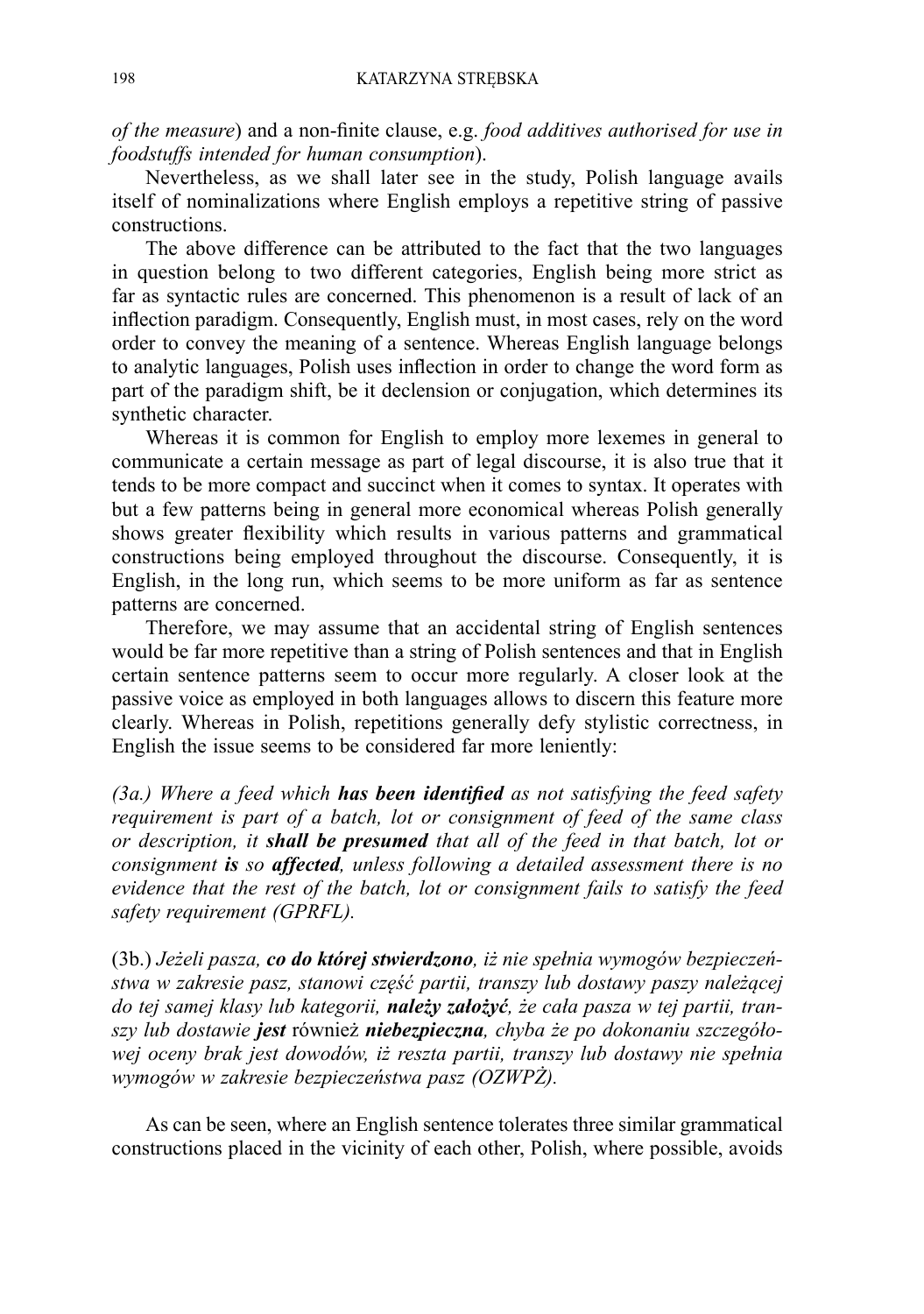passive voice though its use in the above sentence would be perfectly compliant with the rules of grammar: cf. *która została zidentyfikowana* instead of *co do której stwierdzono*.

Due to its different grammar, Polish finds it easier to avoid multiple recurrences of similar syntactic patterns.

Nonetheless, as has already been pointed, legal discourse imposes certain formal restrictions insofar as syntax is concerned. The above phenomenon can be attributed to the character of legal documents which often require repetitions of certain phrases and formulas.

The study concentrates on the cases of the passive voice in the finite clauses, i.e. where the passive voice constitutes the predicate of a sentence or a clause. Cases where past participles are used, have not been included since, in the majority of cases, no shifts in grammar are involved.

#### **5. Analysis based on the selected Community legislation**

Listed below are cases of occurrence of the passive voice and their parallel renditions in Polish. The second column gives the total number of passive voice occurrences in the finite English sentences and the following ones present the number of particular patterns which have been used in the Polish version of the analyzed documents.

|                        | Overall<br>number of<br>grammatical<br>structures | English                 | <b>Polish</b>           | <b>Polish-</b> other structures    |                 |                       |
|------------------------|---------------------------------------------------|-------------------------|-------------------------|------------------------------------|-----------------|-----------------------|
| Doc.<br>N <sub>0</sub> |                                                   | <b>Passive</b><br>voice | <b>Passive</b><br>voice | <b>Impersonal</b><br>constructions | Active<br>voice | <b>Nominalization</b> |
| 1.                     | 143                                               | 143                     | 80                      | 31                                 | 28              | 4                     |
| 2.                     | 198                                               | 198                     | 134                     | 25                                 | 21              | 18                    |
| 3.                     | 243                                               | 243                     | 97                      | 115                                | 19              | 12                    |
| $\overline{4}$ .       | 72                                                | 72                      | 52                      | 10                                 | $\overline{4}$  | 6                     |
| 5.                     | 198                                               | 198                     | 90                      | 59                                 | 22              | 27                    |
| 6.                     | 104                                               | 104                     | 49                      | 37                                 | 6               | 12                    |
| 7.                     | 82                                                | 82                      | 29                      | 24                                 | 8               | 21                    |
| 8                      | 82                                                | 82                      | 42                      | 23                                 | 10              | 7                     |
| 9.                     | 73                                                | 73                      | 51                      | 9                                  | 10              | 3                     |
| 10.                    | 126                                               | 126                     | 55                      | 28                                 | 16              | 27                    |

TABLEAU (1a.) Selected European Union and European Communities legislation: QUANTITY LAYOUT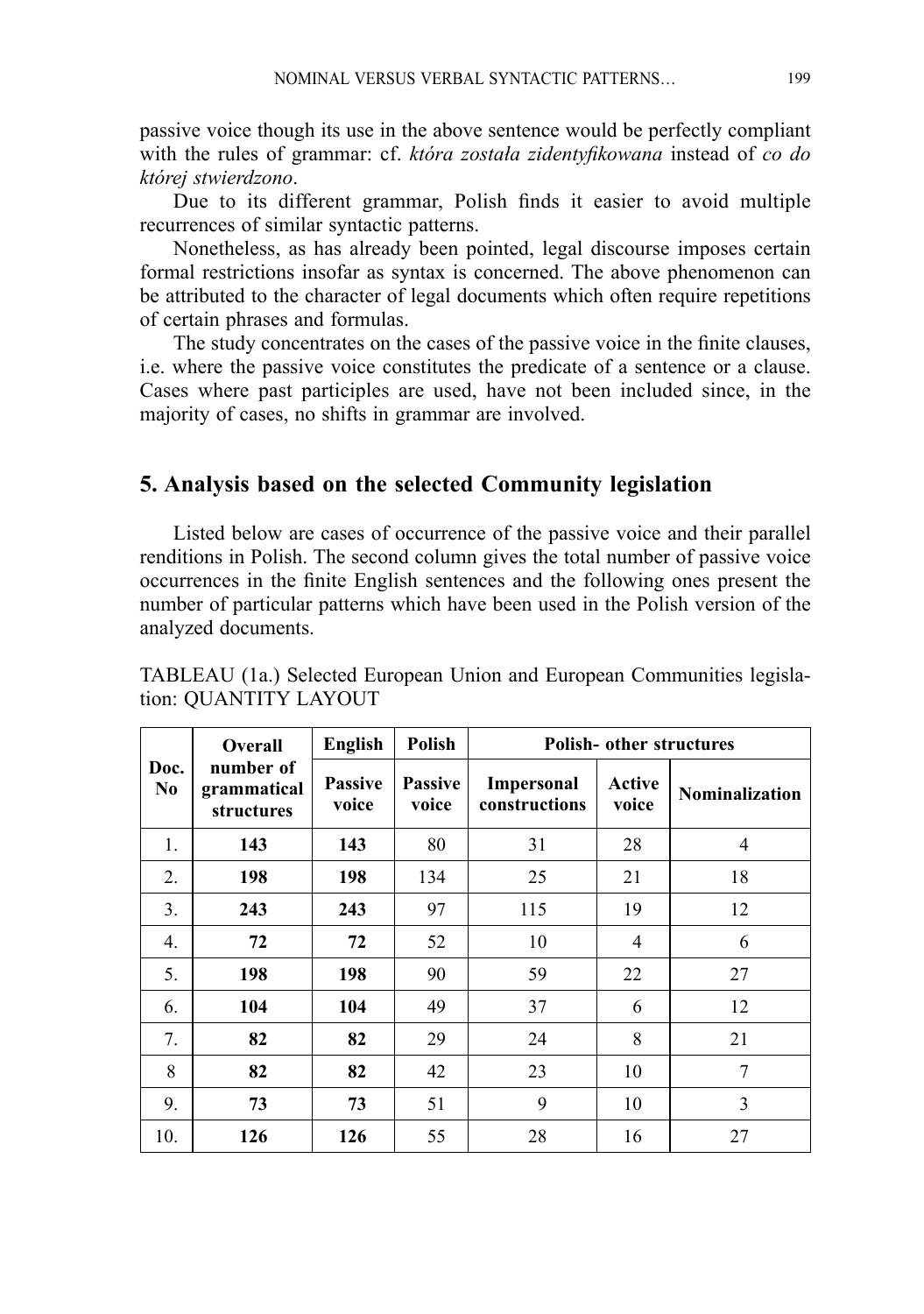| Doc.<br>No | <b>Overall</b><br>number of<br>grammatical<br>structures | English                 | <b>Polish</b>           | <b>Polish-</b> other structures    |                 |                       |
|------------|----------------------------------------------------------|-------------------------|-------------------------|------------------------------------|-----------------|-----------------------|
|            |                                                          | <b>Passive</b><br>voice | <b>Passive</b><br>voice | <b>Impersonal</b><br>constructions | Active<br>voice | <b>Nominalization</b> |
| 11.        | 116                                                      | 116                     | 69                      | 36                                 | 9               | $\overline{2}$        |
| 12.        | 150                                                      | 150                     | 105                     | 17                                 | 16              | 12                    |
| 13.        | 104                                                      | 104                     | 77                      | 7                                  | 9               | 10                    |
| 14.        | 112                                                      | 112                     | 61                      | 33                                 | 10              | 8                     |
| 15.        | 77                                                       | 77                      | 36                      | 25                                 | 12              | 4                     |
| 16.        | 106                                                      | 106                     | 50                      | 26                                 | 22              | 8                     |
| 17.        | 81                                                       | 81                      | 35                      | 19                                 | 16              | 11                    |
| 18.        | 65                                                       | 65                      | 11                      | 36                                 | 11              | 7                     |
| 19.        | 78                                                       | 78                      | 34                      | 22                                 | 8               | 14                    |
| 20.        | 165                                                      | 165                     | 99                      | 18                                 | 24              | 24                    |

TABLEAU (1a.)

The second table shows a percentage layout of particular types of transposition. This time, a display of proportion allows a better insight into types of structures which are favored in the Polish version, thereby facilitating our task to concentrate on the selected documents.

TABLEAU (1b.) Selected European Union and European Communities legislation: PERCENTAGE LAYOUT

|                        | <b>Overall</b><br>number of<br>grammatical<br>structures | English                        | <b>Polish</b>                     | <b>Polish- other structures</b>              |                        |                               |
|------------------------|----------------------------------------------------------|--------------------------------|-----------------------------------|----------------------------------------------|------------------------|-------------------------------|
| Doc.<br>N <sub>0</sub> |                                                          | <b>Passive</b><br>voice<br>(%) | <b>Passive</b><br>voice<br>$(\%)$ | <b>Impersonal</b><br>constructions<br>$(\%)$ | Active<br>voice<br>(%) | <b>Nominalizations</b><br>(%) |
| $\mathbf{1}$ .         | 143                                                      | 100                            | 55,9                              | 21,7                                         | 20,3                   | 2,1                           |
| 2.                     | 198                                                      | 100                            | 67,7                              | 12,6                                         | 10.6                   | 9,1                           |
| 3.                     | 243                                                      | 100                            | 40                                | 47,3                                         | 7,8                    | 4,9                           |
| $\overline{4}$ .       | 72                                                       | 100                            | 72,2                              | 13,9                                         | 5,6                    | 8,3                           |
| 5.                     | 198                                                      | 100                            | 45,5                              | 29,8                                         | 11,1                   | 13,6                          |
| 6.                     | 104                                                      | 100                            | 47,1                              | 35,6                                         | 5,8                    | 11,5                          |
| 7.                     | 82                                                       | 100                            | 35,4                              | 29,3                                         | 9,7                    | 25,6                          |
| 8.                     | 82                                                       | 100                            | 51,2                              | 28,1                                         | 12,2                   | 8,5                           |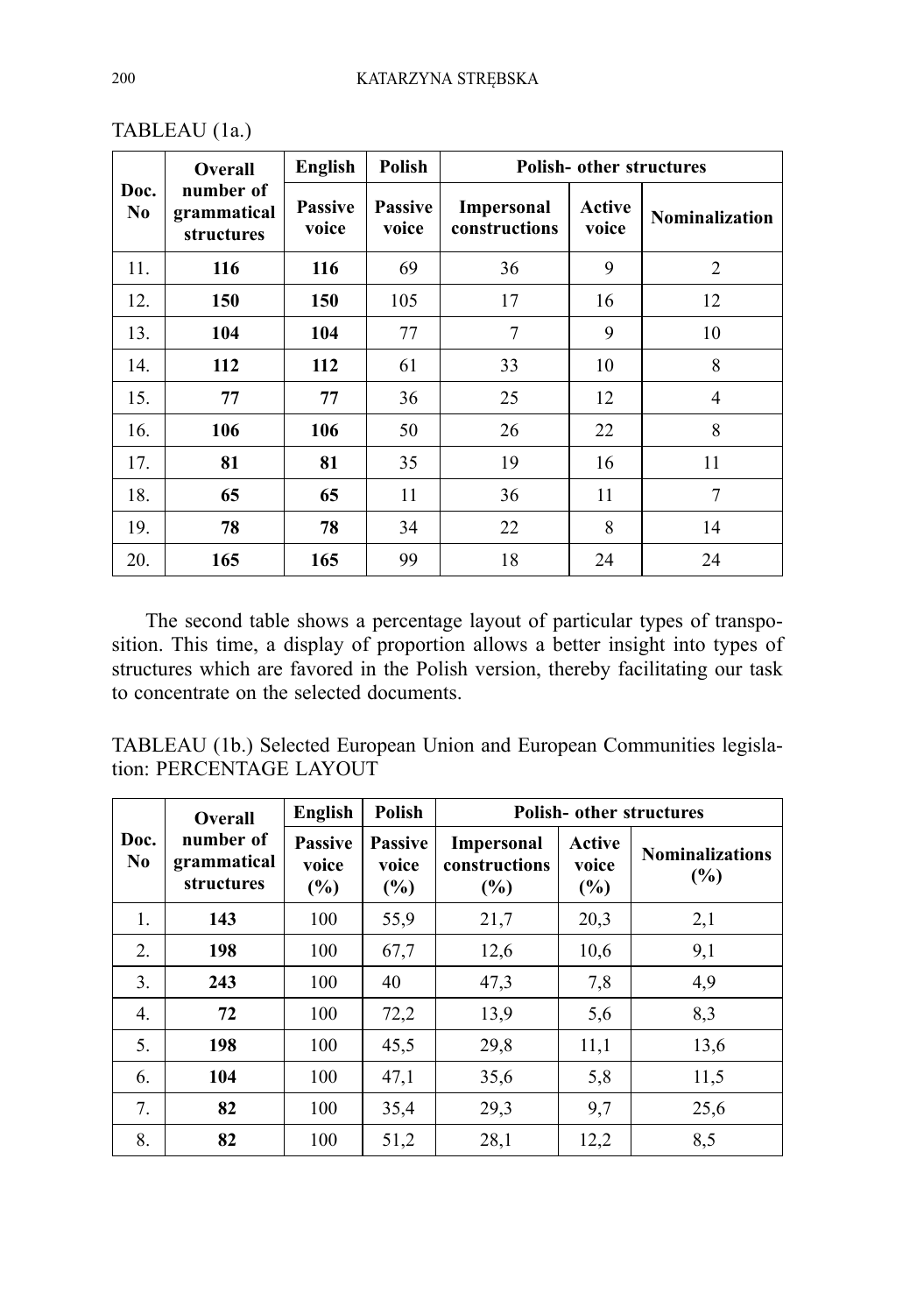|                        | <b>Overall</b><br>number of<br>grammatical<br>structures | English                           | <b>Polish</b>                     | Polish- other structures                  |                           |                                  |
|------------------------|----------------------------------------------------------|-----------------------------------|-----------------------------------|-------------------------------------------|---------------------------|----------------------------------|
| Doc.<br>N <sub>0</sub> |                                                          | <b>Passive</b><br>voice<br>$(\%)$ | <b>Passive</b><br>voice<br>$(\%)$ | <b>Impersonal</b><br>constructions<br>(%) | Active<br>voice<br>$(\%)$ | <b>Nominalizations</b><br>$(\%)$ |
| 9.                     | 73                                                       | 100                               | 69,9                              | 12,3                                      | 13,7                      | 4,1                              |
| 10.                    | 126                                                      | 100                               | 43,7                              | 22,2                                      | 12,7                      | 21,4                             |
| 11.                    | 116                                                      | 100                               | 59,5                              | 31                                        | 7,8                       | 1,7                              |
| 12.                    | 150                                                      | 100                               | 70                                | 11,3                                      | 10,7                      | 8                                |
| 13.                    | 104                                                      | 100                               | 74,8                              | 6,8                                       | 8,7                       | 9,7                              |
| 14.                    | 112                                                      | 100                               | 54,5                              | 29,5                                      | 8,9                       | 7,1                              |
| 15.                    | 77                                                       | 100                               | 46,7                              | 32,5                                      | 15,6                      | 5,2                              |
| 16.                    | 106                                                      | 100                               | 47,2                              | 24,5                                      | 20,8                      | 7,5                              |
| 17.                    | 81                                                       | 100                               | 43,2                              | 23,4                                      | 19,8                      | 13,6                             |
| 18.                    | 65                                                       | 100                               | 16.9                              | 55,4                                      | 16.9                      | 10,8                             |
| 19.                    | 78                                                       | 100                               | 43,6                              | 28,2                                      | 10,3                      | 17,9                             |
| 20.                    | 165                                                      | 100                               | 60                                | 11                                        | 14,5                      | 14,5                             |

#### TABLEAU (1b.)

#### **6. The reason underlying the use of nominal structures**

The question which is being asked throughout the analysis is whether the use of particular patterns is predictable and whether it can be determined by certain factors or whether it is simply a matter of convention that a given grammatical structure has been employed. The differences between the two languages in the use of particular structures lead us to think that there should be some factors underlying the use of one particular structure. In most cases, the choice is influenced by stylistic considerations.

As has already been noticed, it may be that the subject matter and the content exert an influence upon the syntactic structure to be employed. In certain documents, the subject remains unchanged throughout longer parts of text and, at the same time, corresponds to the performer of an action. This is probably the reason why the pattern S-V-O prevails. What is more, the English version, as was inferred on the basis of the previous chapter, favors the use of the passive, even in cases where it involved frequent repetitions.

As regards the nominal, their use is of invaluable help in Polish, especially if we take into consideration the rule of conciseness.

Whereas in the case of English the possibility of using nominalizations is determined by syntactic considerations, Polish language abounds in nominals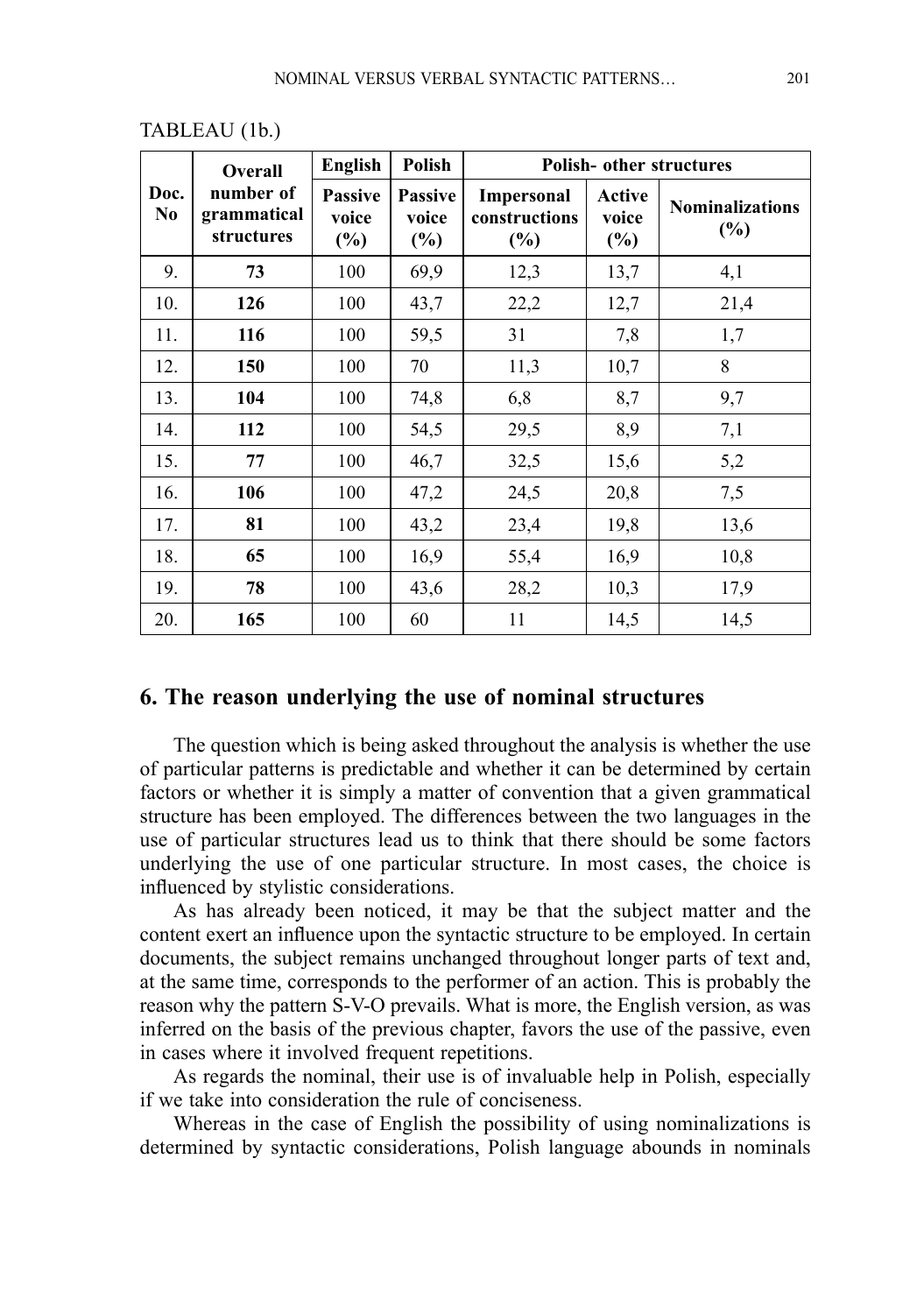to be employed not only in the function of a sentence subject but also as a complement and as an adverbial. They also occur in such contexts where it would be possible to use simple subordinate clauses whether in active or in the passive voice. Although such transformations are grammatically conceivable they would involve the violation of the rule of conciseness. However, nominal phrases in English are not always possible after certain expressions.

Below is an example of an English clause being transposed to a nominal phrase where the use of the verb "to ensure" is involved:

*(4a.) Rather than developing new major legislative initiatives, the Commission believes that it is necessary to ensure that existing law is correctly applied (GPRFL).*

*(4b.) Komisja jest zdania, że od tworzenia nowych znaczących inicjatyw legislacyjnych ważniejsze jest zapewnienie właściwego stosowania obowiązującego już prawa (OZWPŻ).*

Nominalizations are also more common in multiple clause sentences where a subordinate clause is replaced by an adverbial of time such as in the example below:

*(5a.) Once certain conditions have been met, such as cooperation on illegal migration and effective mechanisms for readmission, the objective could be to agree Mobility Packages with a number of interested third countries which would enable their citizens to have better access to the EU (SSRE).*

*(5b.) Po spełnieniu określonych warunków, takich jak współpraca w zakresie nielegalnej migracji oraz skuteczne mechanizmy readmisji, celem działań mogłoby być uzgodnienie programów mobilności z szeregiem zainteresowanych krajów trzecich, co pozwoliłoby ich obywatelom na uzyskanie lepszego dostępu do UE (SUOR).*

## **7. Concluding remarks**

In the documents so far analysed, the majority of passive verbs have been rendered either passive, in which case no shift of grammar or transposition takes place, or impersonal, which seems to confirm the general assumption that Polish tends to rather avoid passivizations where the use of other constructions is possible.

Therefore, we would not go too far if we laid down that Polish legal discourse seems to operate with greater number of constructions which makes it more variable and less uniform than is the case in English. The examples so far analysed seem to confirm this statement and fulfill criteria hitherto mentioned with regard to legal discourse.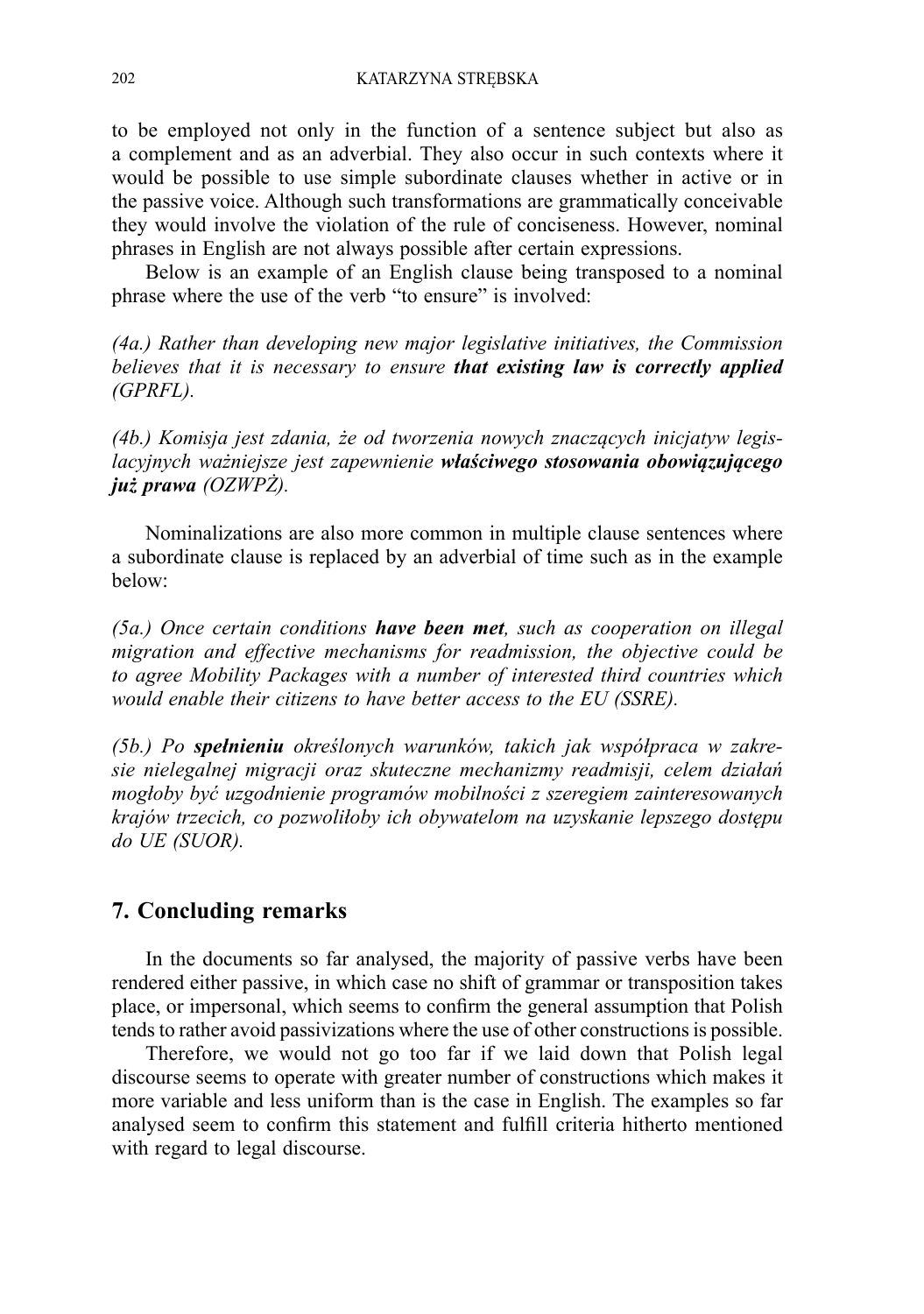As regards problems yet to be resolved, they mostly relate to the question whether Polish legal language has already undergone changes on the level of syntax which would make it more like the European languages used as model languages, in particular the English language.

It is generally assumed that the language of law reflects the legal system in which it is historically embedded, thus each ethnic language has its own terms to refer to institutions and procedures not elsewhere encountered. The problems faced are not only of terminological nature. It is also style, and thus, syntax which become affected. However as to the stylistics and syntax the issue appears to be more problematic. As van Klink observes: "Style is an important element in the meaning of legal discourse"(van Klink 1992: 209). He further states that style consists in, what he calls, grammatical selection or "choices dictated by what is grammatically appropriate" (van Klink ibid. 210). As an example of such a syntactic alternative, he gives two possibilities: "His contention is…" or "He contends…" which purportedly mean exactly the same thing as far as vocabulary is concerned. The alternative, whether to choose one or the other may determine the meaning insofar as one may be regarded more formal than the other. When it comes to translation, some languages (such as English), or the representatives of the Turkic languages, prefer verbal structures whereas the others rely on nominalizations as indicators of formal registers (such as Polish). We can therefore assume that each language has its own set of rules which determine the internal structure of sentences. The aforementioned applies to the language of the legislative documents as well.

Despite this background and tradition, domestic legislation is nowadays faced with the possibility of being "contaminated" with Euro-speak which applies in equal extent to all languages of the countries in which the Community law is applicable.

Although there have been some attempts to investigate the issue, they concentrate on the problem of the vocabulary rather than on the level of syntactic occurrences and beyond. A. Malinowski has undertaken to analyse Polish legal discourse against the background of "common" Polish. However, whether Polish "legalese" has been already affected by the external influence of the "European" solutions is an issue yet to be resolved on the ground of legal linguistics.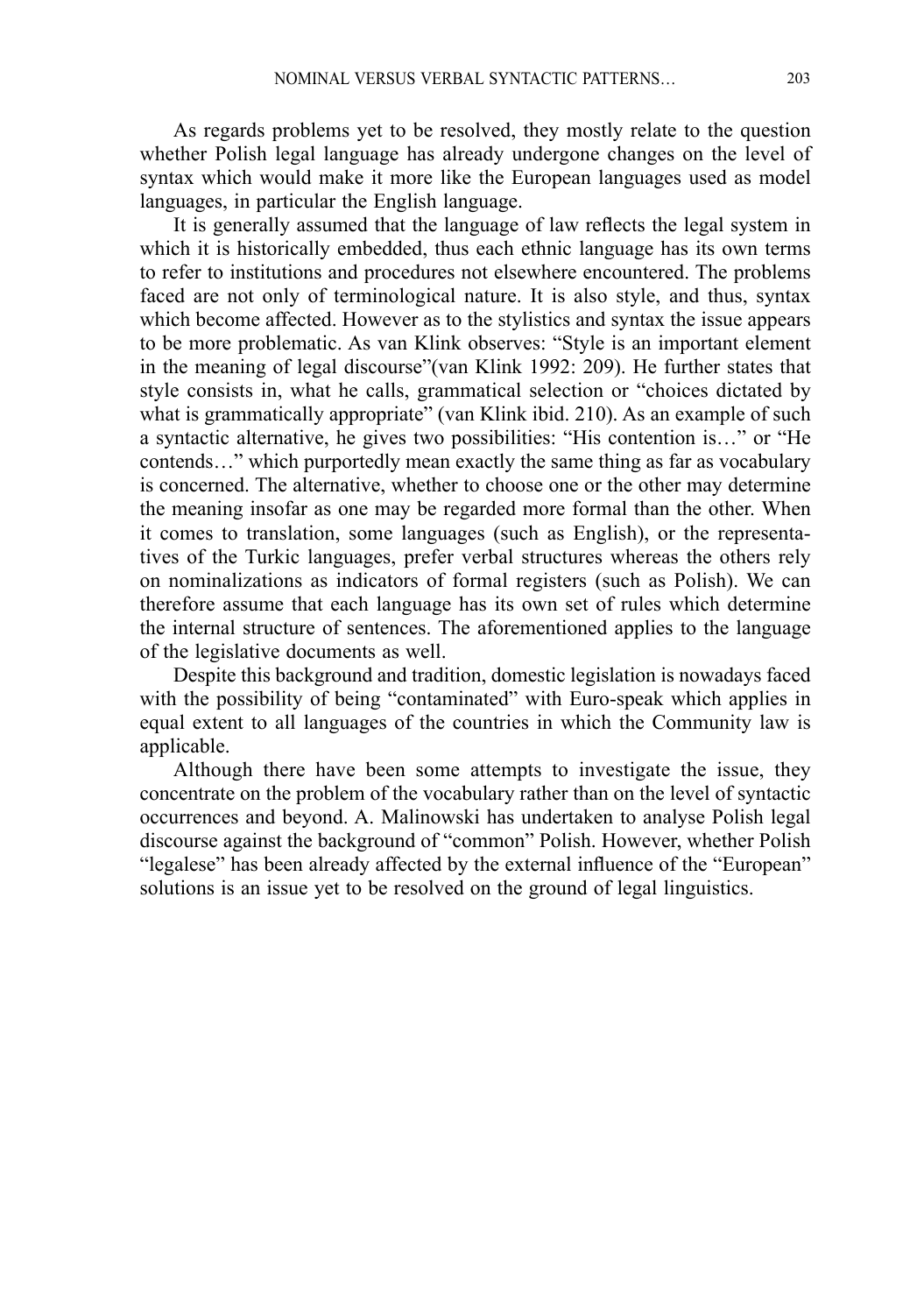# **Reference list of Community legislation referred to in the study (source: http://eur-lex.europa.eu/)**

- *Green Paper on agricultural product quality: product standards, farming requirements and quality schemes*, Commission of the European Communities, Brussels, 15.10.2008. (GPAPQ) (ZKJPR)
- Regulation (EC) No 178/2002 of the European Parliament and of the Council of 28 January 2002 *laying down the general principles and requirements of food law, establishing the European Food Safety Authority and laying down procedures in matters of food safety.* (GPRFL)
- Regulation (EC) No 1829/2003 of the European Parliament and of the Council of 22 September 2003 *on genetically modify food and feed* (Text with EEA relevance) (GMFF). 4. Council Directive of 23 April 1990 *on the contained use of genetically modified micro-organisms* (90/219/EEC).
- Directive 2001/18/EC of the European Parliament and of the Council of 12 March 2001 *on the deliberate release into the environment of genetically modified organisms* and repealing Council Directive 90/220/EEC - Commission Declaration (DRGMO).
- Commission Regulation (EC) No 1881/2006 of 19 December 2006 *setting maximum levels for certain contaminants in foodstuffs* (Text with EEA relevance) (MLCF).
- Communication from the Commission the Council and the European Parliament: *Better training for safer food* (Text with EEA relevance) (BTFSF).
- Council Regulation (EC) No 509/2006 of 20 March 2006 *on agricultural products and foodstuffs as traditional specialties guaranteed* (APTSG).
- Communication from the Commission to the European Parliament, the Council, the European Economic and Social Committee and the Committee of the Regions: *on the Sustainable Consumption and Production and Sustainable Industrial Policy Action Plan* (SCP).
- Regulation (EC) No 1980/2000 of the European Parliament and of the Council of 17 July 2000 *on a revised Community eco-label award scheme* (CELAS).
- Communication from the Commission to the Council, the European Parliament, the European Economic and Social Committee and the Committee of the Regions, Brussels, 21.12.2005: *Taking sustainable use of resources forward: A Thematic Strategy on the prevention and recycling of waste* (TSPRW).
- Directive 2006/21/EC of the European Parliament and of the Council of 15 March 2006 *on the management of waste from extractive industries and amending Directive 2004/35/EC* (MWEI).
- Council Directive 2004/83/EC of 29 April 2004 *on minimum standards for the qualification and status of third-country nationals and stateless persons as refugees or as persons who otherwise need international protection and the content of the protection granted* (MSQ).
- Council Reulation (EC) No 1236/2005 of 27 June 2005 *concerning trade in certain goods which could be used for capital punishment, torture or other cruel, inhuman or degrading treatment or punishment* (TGCP).
- White Paper *on a European Communication Policy (presented by the European Commission),*  Brussels, 1.2.2006, (WPECP).
- Green Paper: *European Transparency Initiative*, Brussels, 26.05.2006 (GPETI).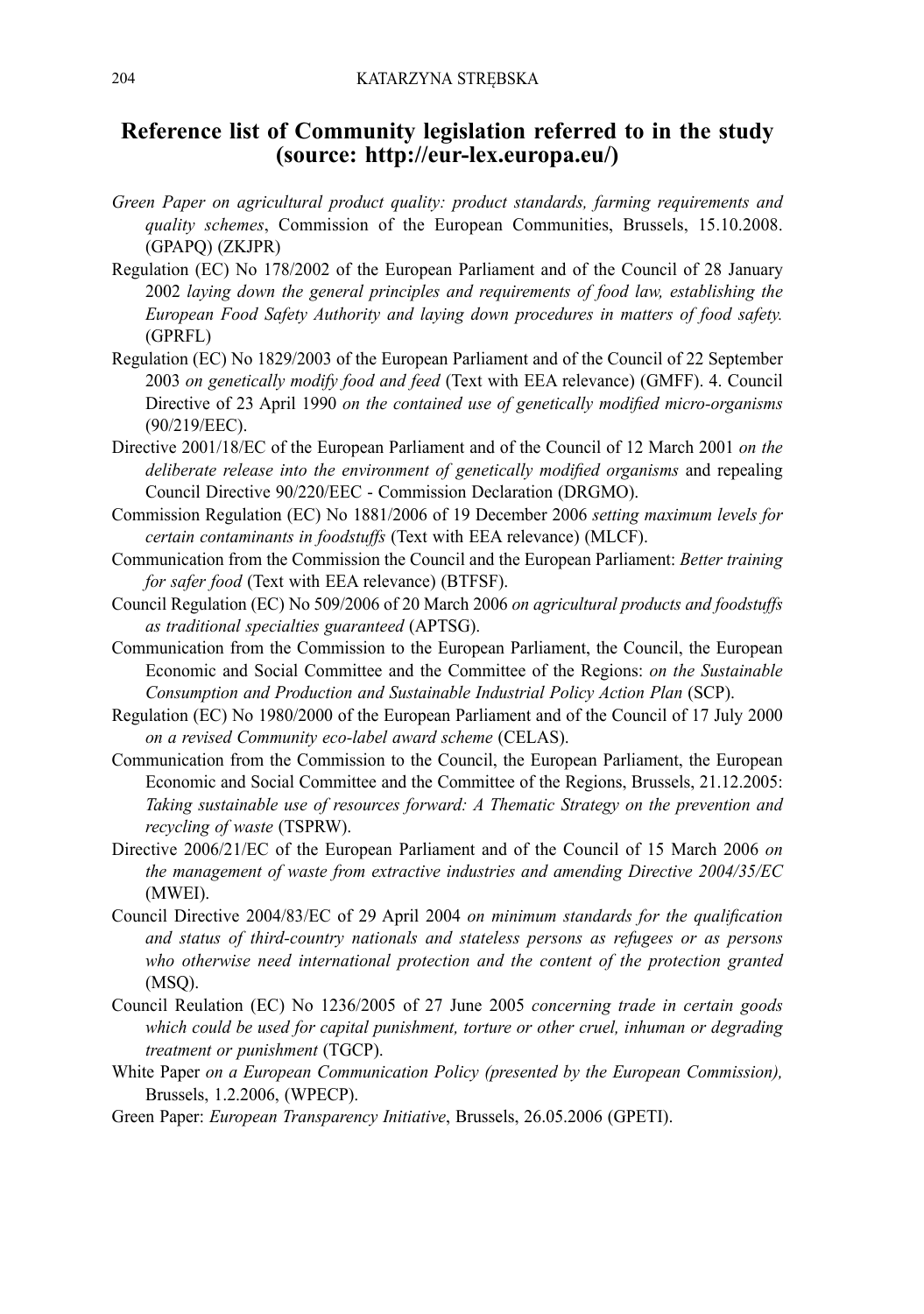- Communication of the Commission to the European Parliament, the Council, the European Economic and Social Committee and the Committee of the Regions of 25 October 2005 *"Implementing the Community Lisbon Programme: A strategy for the simplification of the regulatory environment"* (SSRE).
- Communication from the Commission to the Council and the European Parliament: *Better Regulation for Growth and Jobs in the European Union*, Brussels, 16.3.2005 (BRGJ).
- Communication from the Commission to the Council, the European Parliament, the European Economic and Social Committee of the Regions: *Action program to reduce administrative burdens in the European Union Impact Assessment Summary*, Brussels 24.1.2007 (APRAB).
- Council Decision of March 2004 *adopting the Council's Rules of Procedure* (2004/338/EC, Euratom) (CRP).

# **References**

Bhatia, V.K. 1993. *Analysing genre: language use in professional settings*. London: Longman. Butler, Ch. 1985. *Statistics in linguistics*. Oxford: Basil Blackwell.

- Charrow, V., J.A. Crandall and R. Charrow 1982. *Characteristics and functions of legal language*. In R. Kittredge and J. Lehrberger (eds.) *Sublanguage: studies of language in restricted semantic domains*, 170–190. Berlin, New York: Walter de Gruyter.
- Fisiak, J., M. Lipińska-Grzegorek, T. Zabrocki 1978. *An introductory English- Polish contrastive grammar*. Warszawa: PWN.
- Gizbert-Studnicki, T. 2004. *Sytuacyjne uwarunkowanie językowych właściwości tekstów prawnych*. In E. Malinowska (ed.) *Język-prawo-społeczeństwo*, 37–48. Opole: Wydawnictwo Uniwersytetu Opolskiego.
- Harris, Z. 1982. *Discourse and sublanguage* in: Sublanguage: Studies of Language. In R. Kittredge and J. Lehrberger (eds.) *Restricted semantic domains*, 231–236. Berlin, New York: Walter de Gruyter.
- Heidinger, F.J., A. Hubalek and M. Pramberger 1998. *Introduction to the law and language of the European Union*. Vienna: Verlag Orac.
- Hiltunen, R. 1990. *Chapters on legal English, aspects past and present of the language of the law*. Helsinki: Suomainen Tiedeakatemia.
- Hughes, B. and V.E. Alcaraz 2002. *Legal translation explained*. Manchester, UK & Northampton: MA: St. Jerome Publishing.
- Jabłońska-Bonca, J. 2004. *Introduction to law*. Warszawa: Wydawnictwo Prawnicze LexisNexis.
- Kierzkowska, D. 2002. *Tłumaczenie prawnicze*. Warszawa: Wydawnictwo TEPIS.
- Klink van B. 1992. *The word of law*. Stuttgart: Franz Steiner Verlag.
- Malinowski, A. 2006. *Polski język prawny. Wybrane zagadnienia*. Warszawa: Wydawnictwo Prawnicze LexisNexis.
- Pieńkos, J. 1999. *Podstawy juryslingwistyki. Język w prawie- prawo w języku*. Warszawa: Muza.
- Roszkowski, S. 1999. *The language of law as sublanguage*. In J. Tomaszczyk (ed.) *Apects of legal language and legal translation*, 7–16. Łódź: Łódź University Press.
- Šarčević, S. 1997. *New approach to legal translation*. The Hague, London, Boston: Kluwer Law International.